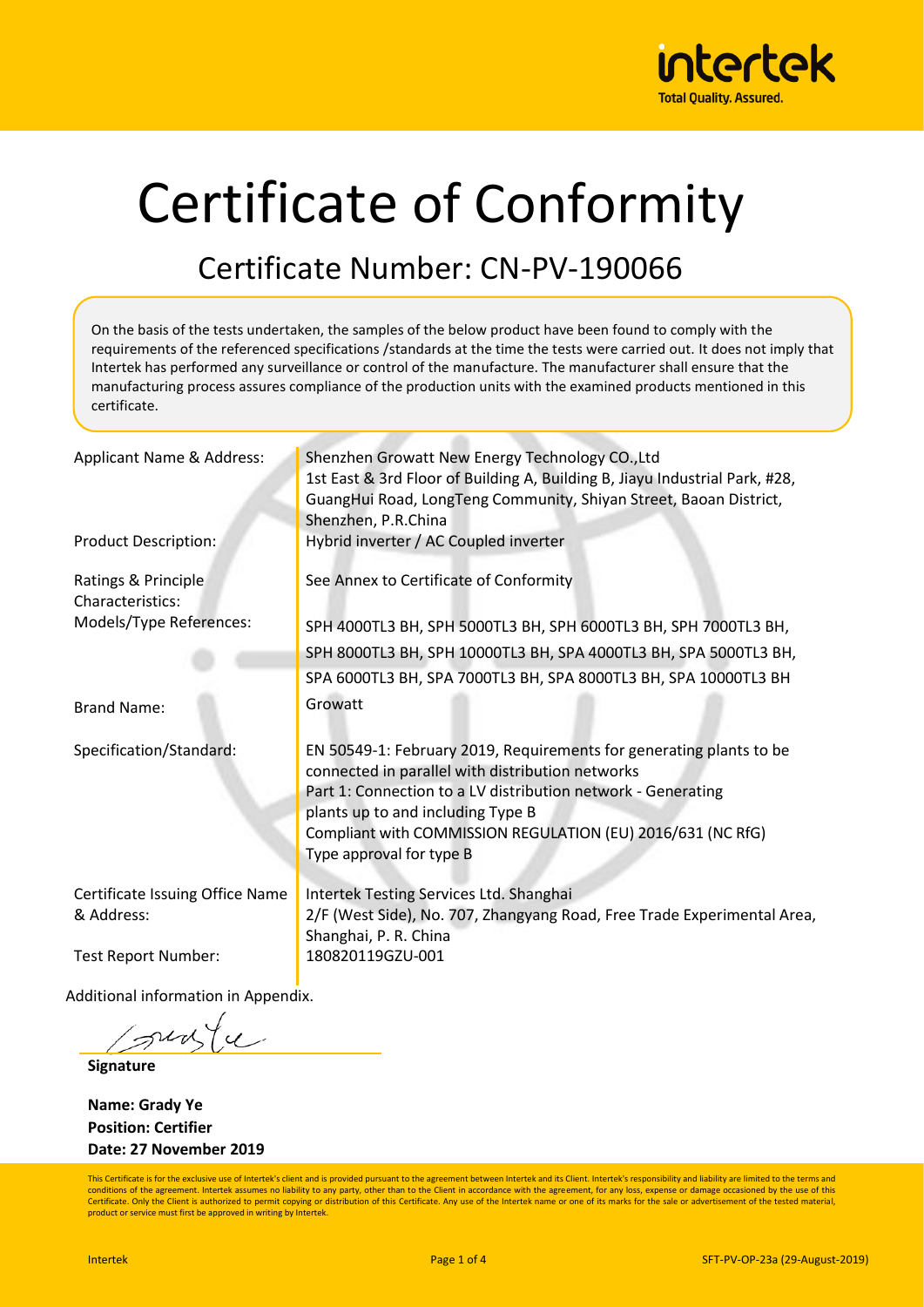

### **APPENDIX: Certificate of Conformity**

| This is an Appendix to Certificate of Comformity Number: CN-PV-190000. |                                                                          |                              |                 |                |                |                                      |                |  |  |
|------------------------------------------------------------------------|--------------------------------------------------------------------------|------------------------------|-----------------|----------------|----------------|--------------------------------------|----------------|--|--|
|                                                                        |                                                                          | <b>SPH 4000 TL3</b>          | <b>SPH 5000</b> |                |                | SPH 6000 TL3SPH 7000 TL3SPH 8000 TL3 | SPH 10000      |  |  |
| Ratings &<br>Principle<br>Characteristics:                             | <b>Model</b>                                                             | BH                           | TL3 BH          | BH             | BH             | <b>BH</b>                            | TL3 BH         |  |  |
|                                                                        | Input data(DC)                                                           |                              |                 |                |                |                                      |                |  |  |
|                                                                        | Max.<br>recommended<br>PV<br>power (for                                  | 5200W                        | 6500W           | 7800W          | 9100W          | 10400W                               | 13000W         |  |  |
|                                                                        | module STC)                                                              |                              |                 |                |                |                                      |                |  |  |
|                                                                        | Max. DC<br>voltage                                                       | 1000V                        | 1000V           | 1000V          | 1000V          | 1000V                                | 1000V          |  |  |
|                                                                        | Start voltage                                                            | <b>160V</b>                  | 160V            | 160V           | 160V           | 160V                                 | 160V           |  |  |
|                                                                        | Nominal<br>voltage                                                       | 600V                         | 600V            | 600V           | 600V           | 600V                                 | 600V           |  |  |
|                                                                        | MPP voltage<br>range                                                     | 160~1000V                    | 160~1000V       | 160~1000V      | 160~1000V      | 160~1000V                            | 160~1000V      |  |  |
|                                                                        | No. of MPP<br>trackers                                                   | $\overline{2}$               | $\overline{2}$  | $\overline{2}$ | $\overline{2}$ | $\overline{2}$                       | $\overline{2}$ |  |  |
|                                                                        | No. of PV<br>strings per MPP<br>trackers                                 | $\mathbf{1}$                 | $\mathbf{1}$    | $\mathbf{1}$   | $\mathbf{1}$   | 1                                    | $\mathbf{1}$   |  |  |
|                                                                        | Max. input<br>current per<br><b>MPP</b>                                  | 12A/12A                      | 12A/12A         | 12A/12A        | 12A/12A        | 12A/12A                              | 12A/12A        |  |  |
|                                                                        | trackers<br>Max. short-<br>circuit current<br>per<br><b>MPP trackers</b> | 15A/15A                      | 15A/15A         | 15A/15A        | 15A/15A        | 15A/15A                              | 15A/15A        |  |  |
|                                                                        | Output / Input data(AC)                                                  |                              |                 |                |                |                                      |                |  |  |
|                                                                        | AC nominal<br>power                                                      | 4000W                        | 5000W           | 6000W          | 7000W          | 8000W                                | 10000W         |  |  |
|                                                                        | Max. AC<br>apparent power                                                | 4000VA                       | 5000VA          | 6000VA         | 7000VA         | 8000VA                               | 10000VA        |  |  |
|                                                                        | Nominal AC<br>voltage                                                    | 3W+N+PE, 230V/400V;          |                 |                |                |                                      |                |  |  |
|                                                                        | AC grid<br>frequency                                                     | 50 Hz;                       |                 |                |                |                                      |                |  |  |
|                                                                        | Max. output<br>current                                                   | 6.1A                         | 7.6A            | 9.1A           | 10.6A          | 12.1A                                | 15.2A          |  |  |
|                                                                        | Power factor                                                             | 0.8leading $\sim$ 0.8lagging |                 |                |                |                                      |                |  |  |

**This is an Appendix to Certificate of Conformity Number: CN-PV-190066.** 

This Certificate is for the exclusive use of Intertek's client and is provided pursuant to the agreement between Intertek and its Client. Intertek's responsibility and liability are limited to the terms and conditions of t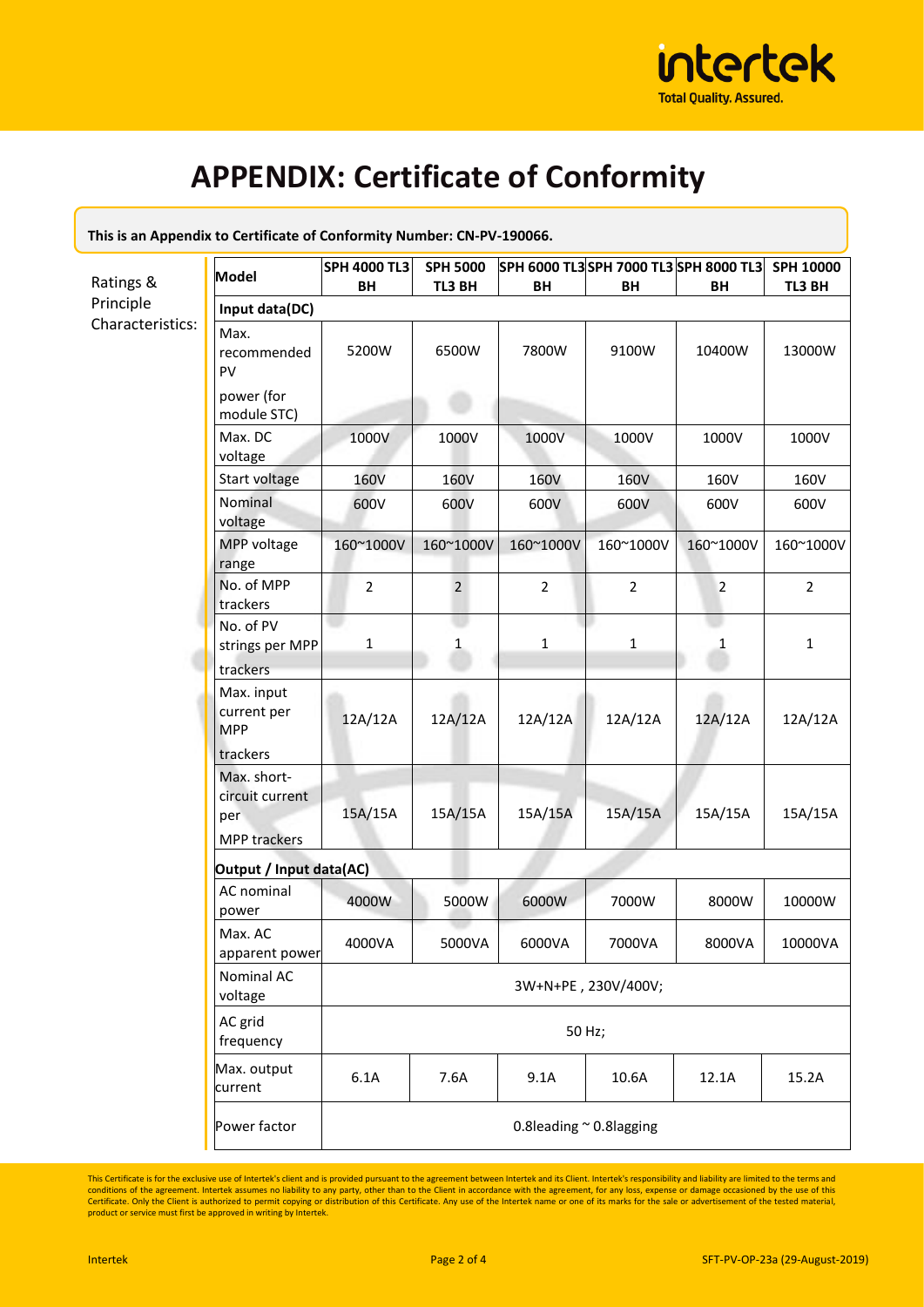

## **APPENDIX: Certificate of Conformity**

| This is an Appendix to Certificate of Conformity Number: CN-PV-190066. |                                                  |                                                |         |         |         |         |          |  |  |
|------------------------------------------------------------------------|--------------------------------------------------|------------------------------------------------|---------|---------|---------|---------|----------|--|--|
|                                                                        | <b>Stand alone (AC power)</b>                    |                                                |         |         |         |         |          |  |  |
| Ratings &<br>Principle<br>Characteristics:                             | <b>AC</b> nominal<br>output power                | 4000W                                          | 5000W   | 6000W   | 7000W   | 8000W   | 10000W   |  |  |
|                                                                        | Max. AC<br>apparent power                        | 4000VA                                         | 5000 VA | 6000 VA | 7000 VA | 8000 VA | 10000 VA |  |  |
|                                                                        | Nominal AC<br>voltage                            | 3W+N+PE, 230V/400V;                            |         |         |         |         |          |  |  |
|                                                                        | Nominal AC<br>frequency                          | 50/60Hz                                        |         |         |         |         |          |  |  |
|                                                                        | Max. output<br>current                           | 6.1A                                           | 7.6A    | 9.1A    | 10.6A   | 12.1A   | 15.2A    |  |  |
|                                                                        | Battery data (DC)                                |                                                |         |         |         |         |          |  |  |
|                                                                        | Battery voltage<br>range                         | 160~550V                                       |         |         |         |         |          |  |  |
|                                                                        | Max. charging /<br>discharging<br>current        | 25A                                            |         |         |         |         |          |  |  |
|                                                                        | Continuous<br>charging /<br>discharging<br>power | 4000W                                          | 5000W   | 6000W   | 7000W   | 8000W   | 10000W   |  |  |
|                                                                        | Type of battery                                  | lithium battery / Lead-acid battery            |         |         |         |         |          |  |  |
|                                                                        | Capacity of<br>battery                           | 5~50kWh                                        |         |         |         |         |          |  |  |
|                                                                        | <b>Others</b>                                    |                                                |         |         |         |         |          |  |  |
|                                                                        | Technology                                       | Transformerless                                |         |         |         |         |          |  |  |
|                                                                        | Protection<br>degree                             | <b>IP 65</b>                                   |         |         |         |         |          |  |  |
|                                                                        | Operating<br>temperature<br>range                | $-25 °C ~ +60 °C$<br>With derating above 45 °C |         |         |         |         |          |  |  |
|                                                                        | Pollution degree                                 | III                                            |         |         |         |         |          |  |  |
|                                                                        | <b>Protective Class</b>                          | Class I                                        |         |         |         |         |          |  |  |
|                                                                        | Software<br>Version                              | YA1.0                                          |         |         |         |         |          |  |  |

This Certificate is for the exclusive use of Intertek's client and is provided pursuant to the agreement between Intertek and its Client. Intertek's responsibility and liability are limited to the terms and conditions of t